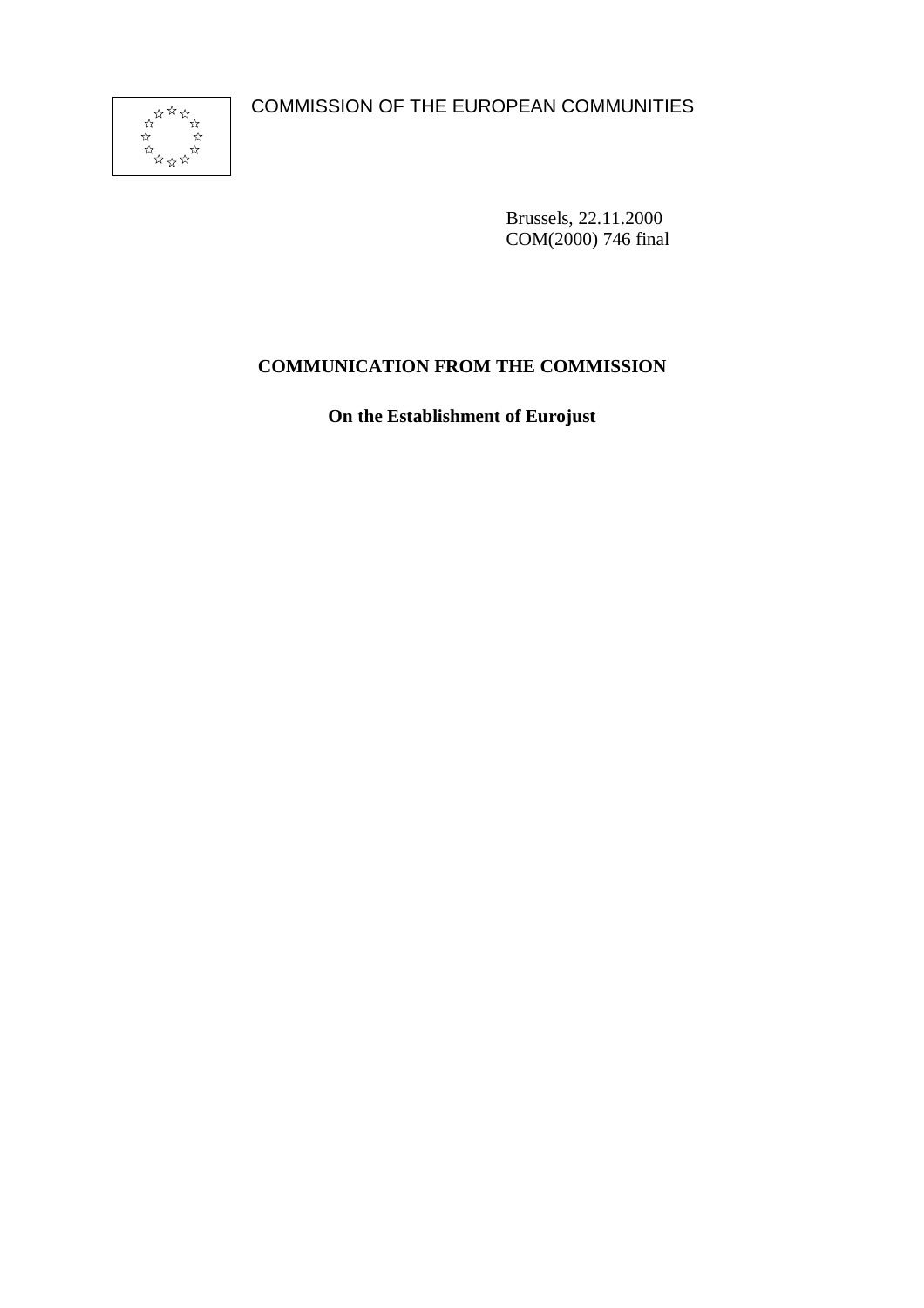## **COMMUNICATION FROM THE COMMISSION**

#### **On the Establishment of Eurojust**

#### **1. BACKGROUND**

The reinforcement of judicial co-operation in criminal matters is a crucial part of the area of freedom, security and justice. To take on the challenge of cross-border crime in an area of free movement, the traditional ways and means of mutual judicial assistance are no longer sufficient. In order to simplify and intensify the still lengthy and onerous procedures, the European Union has adopted some initial steps. For example, a framework for an exchange of liaison magistrates, a list of best practices and a European Judicial Network were established. While continuing with this work, the necessary co-ordination of national prosecuting authorities must be ensured through a certain central structure.

To achieve this central co-ordination, the European Council of Tampere has agreed that, by the end of 2001, a unit (EUROJUST) should be set up composed of national prosecutors, magistrates, or police officers of equivalent competence, detached from each Member State according to its legal system. To reinforce the fight against serious organised crime, this unit shall have the task of facilitating the proper co-ordination of national prosecuting authorities and of supporting criminal investigations in organised crime cases in particular on the basis of analyses conducted by Europol. Furthermore, it shall co-operate closely with the European Judicial Network, in particular in order to simplify the execution of letters rogatory.

Several Member States made use of their right to put forward an initiative according to Article 34 (2) of the Treaty on European Union concerning this issue. Germany has proposed a draft Council framework decision. The former, present and future Presidencies of the Council (Portugal, France, Sweden and Belgium) proposed to take a two-step approach with two subsequent Council decisions. The Commission thinks that these initiatives could be brought together. At the present stage, the Commission prefers to take a position through a Communication on the basis of the existing initiatives, rather than adding a formal proposal. It should, however, not be excluded that the Commission might launch such a proposal later on, if necessary.

#### **2. SPHERE OF COMPETENCE**

The Commission supports the general line of both initiatives, according to which Eurojust would have a rather broad sphere of competence, going beyond "serious organised crime", as formulated in the conclusions of Tampere. This is reasonable and also compatible with the principle of subsidiarity, because the need for co-ordination of prosecution under the regime of 15 national legal systems is a general one and not confined to specific forms of crime.

The Commission supports an approach that would allow Eurojust to deal with all "major criminal offences" in respect of which judicial legal assistance may be required<sup>1</sup>. Given the

<sup>&</sup>lt;sup>1</sup> See Article 2 of the initiative of Germany, OJ C 206 of 19.7.2000. A more clear-cut definition of the term "major" (or serious) offences would, however, be desirable in order to avoid unfruitful debates on the right of Eurojust to deal with certain cases.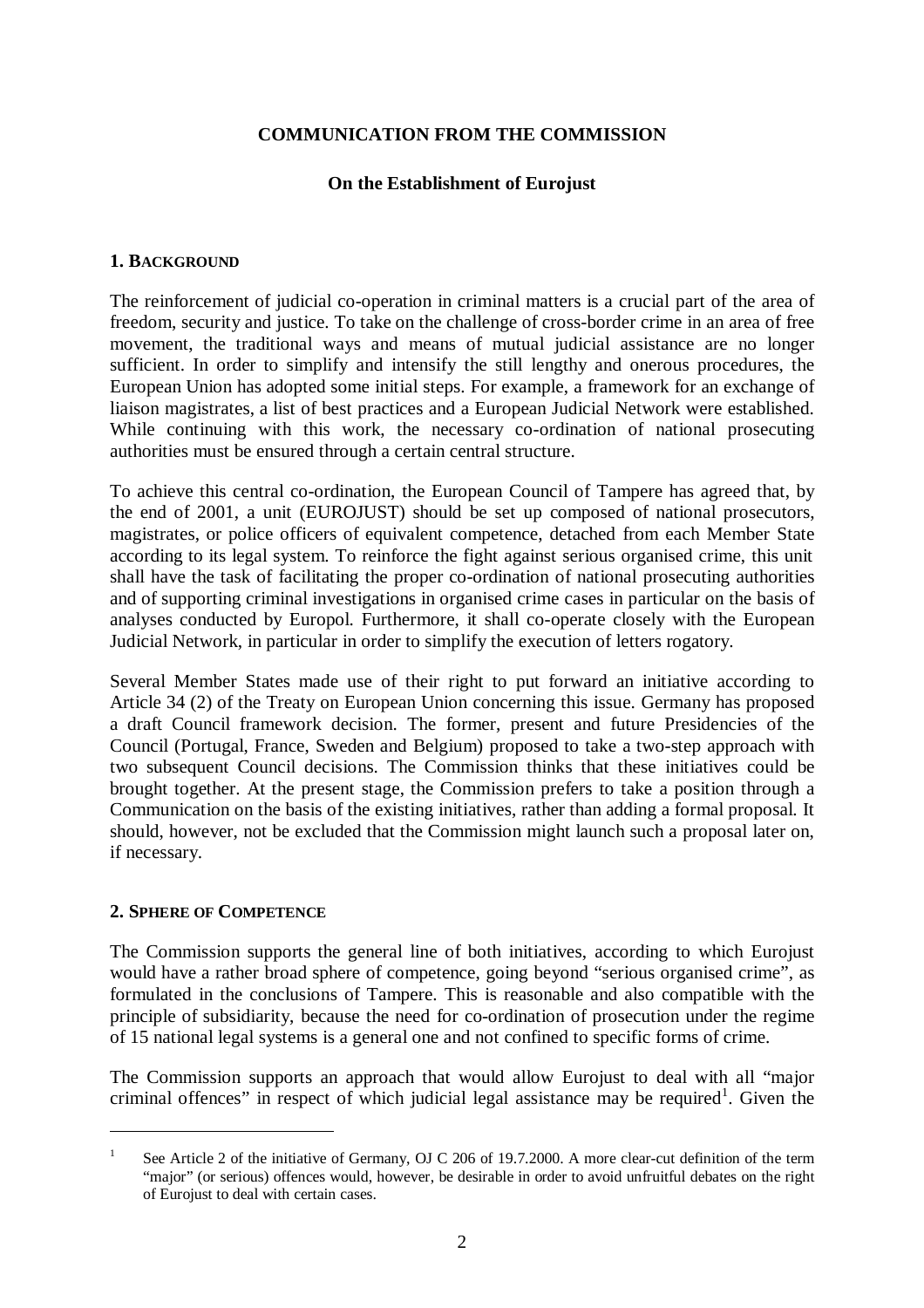horizontal mandate of Tampere, it seems neither necessary nor appropriate to list expressly, in the act of foundation, all forms of crime Eurojust should deal with. Otherwise, the inclusion of any additional offence into the sphere of competence would require a new Council decision. However, if Member States consider it necessary to have such a list, this should comprise at least all forms of crime dealt with by Europol currently and all offences set out in the Annex to the Europol Convention (e.g. computer crime, counterfeiting and product piracy, illegal trading and harm to the environment, racism and xenophobia etc.).

Nevertheless, Eurojust should put particular emphasis on cross-border crime, where there are factual indications that an organised criminal structure is involved, as defined in Article 2 (1) of the Europol Convention. Notwithstanding the need for a wider mandate, the capacity and resources of Eurojust will be needed most in the area of organised crime, as pointed out by the European Council. Eurojust should identify, at least in the initial stages, areas where particular emphasis is needed. One of those areas should be the combat against counterfeiting of the Euro.

Regarding offences affecting the financial interests of the Communities, the Commission announced in its Communication of 28 June 2000 on its global anti-fraud strategy that a service platform would be put in place at the level of OLAF. This service platform shall give support and assistance to the judicial authorities of the Member States. This will include the setting up at OLAF of a judicial support unit composed of experts with experience as magistrates or prosecutors. The corresponding responsibilities of the Commission have already been mentioned in article 7 of the second protocol to the Convention on the protection of the European Communities' financial interests<sup>2</sup>.

Against this background, and taking into account the complementarity of their respective roles, close co-operation between OLAF and Eurojust will be required in this field, thus ensuring that both can contribute their added value.

However, the Commission would also like to recall its opinion to the Intergovernmental Conference to create a *European Public Prosecutor* in the specific area of the protection of the European Community's financial interests<sup>3</sup>. This would definitely represent a decisive qualitative step in combating fraud.

# **3. TASKS AND POWERS**

#### **3.1. The Consensus Reached so far**

Up to now, the notions and concepts on what tasks and powers Eurojust should have varied rather widely. It seems that the common denominator of Member States' opinions comprises as a minimum activities such as providing information on national law, building up a documentary basis, arranging contacts among investigating national bodies, transfer of information on the stage of proceedings or on judgments, exchange of experience and, to a certain degree, legal advice. However, to a large extent, the European Judicial Network<sup>4</sup> could also carry out these activities.

<sup>&</sup>lt;sup>2</sup> OJ C 221/11 of 19.7.1997. See also the relevant explanatory report, OJ C 91 of 31.3.1999.<br><sup>3</sup> Additional Commission contribution to the Intergovernmental Conference on institutional reforms: The criminal protection of the Community's financial interests: a European Prosecutor, 29 September 2000, COM (2000) 608 final. <sup>4</sup> Established by Joint Action of 29 June 1998, OJ L 191/4.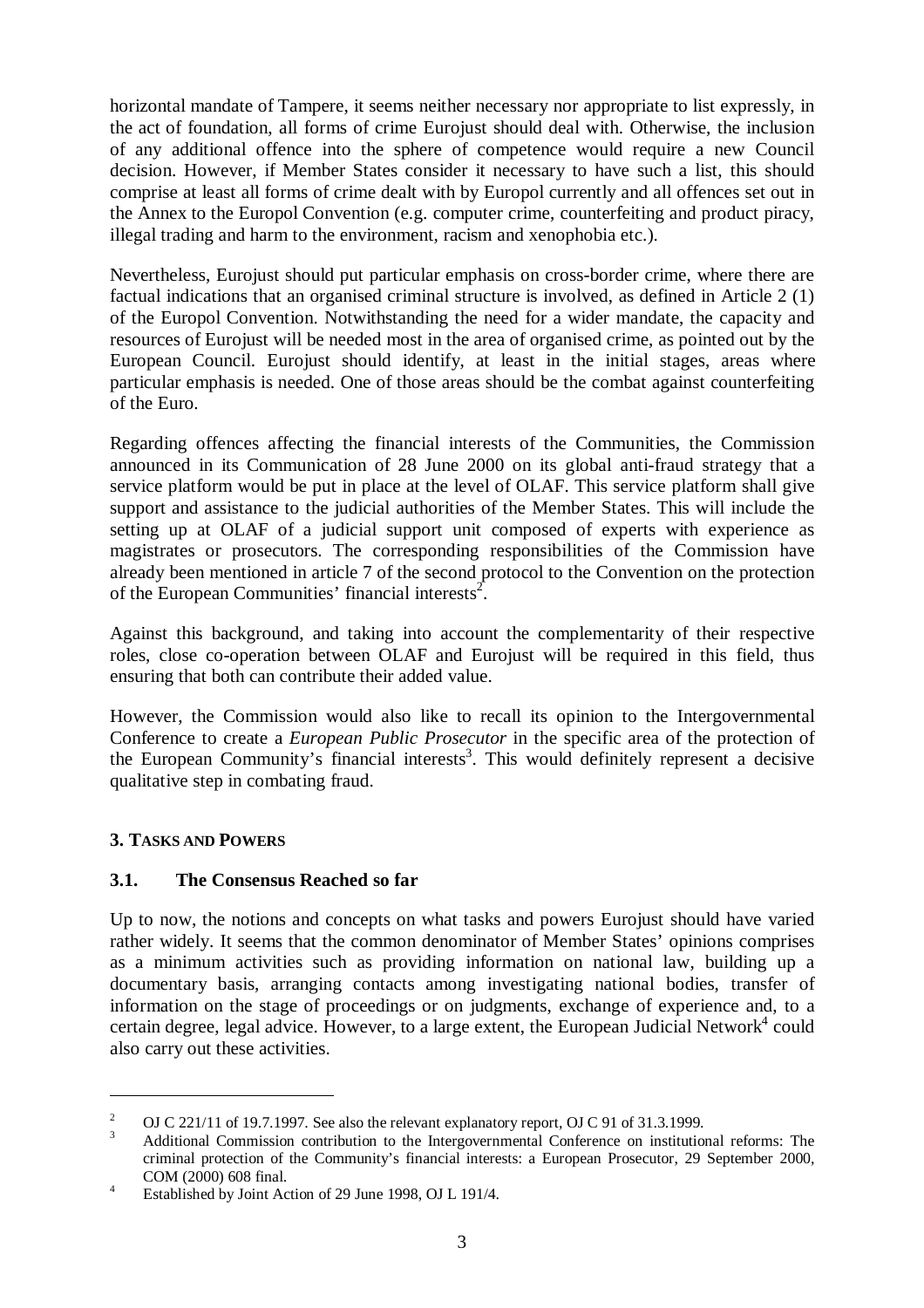It is clear from the conclusions of the European Council of Tampere that Eurojust should mark a further qualitative step in closer judicial co-operation and go beyond the current and potential work of the European Judicial Network. Not only for this reason, we should strive to create an institution with tangible added value to the existing instruments and institutions.

Establishing a central round-table of liaison officers or magistrates will probably have a certain added value compared to the European Judicial Network in its current state. It will be easier to communicate within a team working in a joint office than among decentralised contact points in Member States, even in the light of improved technical means of communication. A central office can also increase cost-efficiency, facilitate the building up of a collation of relevant documents and guarantee that specialists with expertise in judicial cooperation are available at any time. These are considerable advantages. Nevertheless, their added value still appears to be rather limited and might not be sufficient to combat international organised crime effectively.

## **3.2. Tasks and Powers of Eurojust as a Collective Body**

Eurojust could provide advice on practical implementation of applicable EU instruments, for example, the application of the Convention on Mutual Legal Assistance of May 29, 2000. Insofar it has to be underlined that Eurojust shall in no way anticipate an interpretation of such a Convention through Courts, in particular through the Court of Justice of the European Communities. Eurojust could also provide information on international Conventions<sup>5</sup>.

In the Commission's opinion, Eurojust should however be more than a documentation and information centre providing advice on an abstract level. This unit should be involved in individual criminal investigations. The new unit should be able to contribute actively to proper co-ordination of individual cases, in particular when urgent cross-border action is needed and/or when such action must be backed up legally, for example with a view to the probative value of the investigative results for formal accusation and judicial proceedings. This does not necessarily mean that Eurojust itself, as a collegial body, should have the power to initiate and carry out investigations or to create joint investigation teams.

Significant added value can be achieved if Eurojust is involved in individual proceedings, not only contributing with its expertise but, if need be, tracking down and revealing a possible hidden correlation between cases and investigations, which often cannot be easily identified at the national level. To this end and to be able to contribute effectively to co-ordination of national activities, Eurojust should be in a position to mediate actively among national prosecuting authorities, either on the request of a national authority or on its own initiative<sup>6</sup>.

Eurojust should become a pool of expertise with direct personal contacts to the contact points of the European Judicial Network, and if need be to competent national prosecuting authorities. Eurojust officials should also be able to communicate ideas, pieces of advice and clues on their own initiative. Eurojust as a unit should also be empowered to address common opinions and formal *recommendations* to national authorities. Such recommendations could cover, in particular, the setting up of joint investigation teams, questions of jurisdiction,

<sup>&</sup>lt;sup>5</sup> For instance, Eurojust could provide information on national legislation implementing Conventions,

protocols, reservations and relevant case law, perhaps by establishing a database.<br>
See the Italian position paper, Council document n° 6412/00 CATS 15: "A preliminary to the exercise of the co-ordination function is the collection of signs of relationships or connections between the various national investigations." In this paper, it is also explained that national investigating authorities will be required to communicate information and data on offences "regularly and promptly" to Eurojust.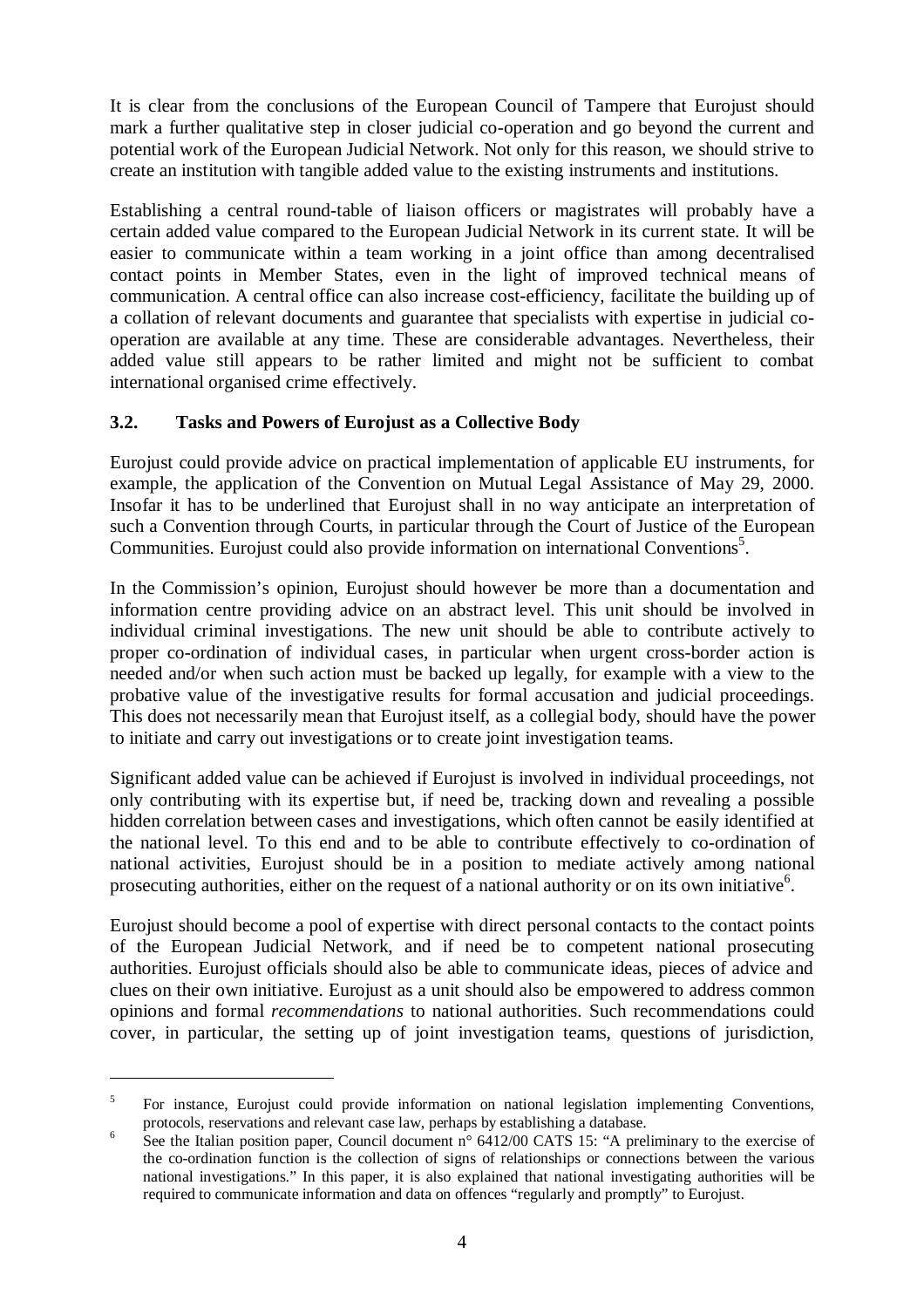exchange of information among national authorities including access to records, the contents of letters rogatory or their treatment by the requested Member State, as well as the taking of evidence or the protection of witnesses. Any national authority not following a recommendation by Eurojust should be obliged to provide a reasoned justification for this within a reasonable time. Furthermore, Member States should ensure that Eurojust as a unit can denounce a case or lay an information to any national prosecuting authority within their territory and that a reasoned reply will be provided to Eurojust, if a prosecuting authority does not initiate criminal investigations in such case.

Eurojust will only be able to contribute effectively to co-ordination of prosecution activities, if it is sufficiently informed. It must therefore be able to issue binding *information requests* to national prosecution authorities, possibly through the European Judicial Network. Eurojust should have access to national registers of convictions and proceedings. Member States should guarantee this access on request as long as there is no register at European level or national registers are not made immediately accessible, and should provide that national prosecuting authorities inform Eurojust, respectively their Eurojust delegate, on the state of important individual cross-border proceedings, even without being requested explicitly. Furthermore, Eurojust should, where necessary, have access to records (dossiers) of criminal cases, which are related to two or more Member States.

Those principles should also be applied in relation to Europol<sup>7</sup>. Eurojust could provide legal advice to this body and also pass, if need be, common opinions and formal recommendations. Furthermore, the expertise of Eurojust could be used to advise the Union institutions on the practical usefulness of possible further initiatives in judicial co-operation if so requested. To avoid possible conflicts of interest and to assure that its manpower and resources are focussed on co-ordinating tasks, Eurojust should, however, remain a judicial unit, not being directly involved in administrative, political or legislative work of the Parliament, the Council and the Commission.

Finally, Eurojust could also develop relations with prosecuting authorities in candidate countries for accession to the European Union. It would be very useful if Eurojust could, in conjunction with the European Judicial Network and its contact points, initiate an exchange of views, of information on important investigations and proceedings and of legal documents (e.g. specimen of letters rogatory, regulations, instructions etc.) with those countries and perhaps with other third countries and relevant international organisations. It is conceivable that such an information exchange could, to a certain degree, be established through common meetings, permanent communication channels or an exchange of experts.

#### **3.3.Individual Tasks and Powers of National Delegates**

The existing initiatives provide that Eurojust should be composed of national members, delegates or liaison officers, being subject to the national law of their Member State of origin. Member States should also pay their salaries and exercise supervisory power on their individual delegates. An essential and considerable advantage of this concept is that national officials or magistrates could continue to exercise their power under national criminal law. This would be completely in line with the conclusions of Tampere, according to which Eurojust should be composed of magistrates or officials delegated by Member States.

See infra 4.6.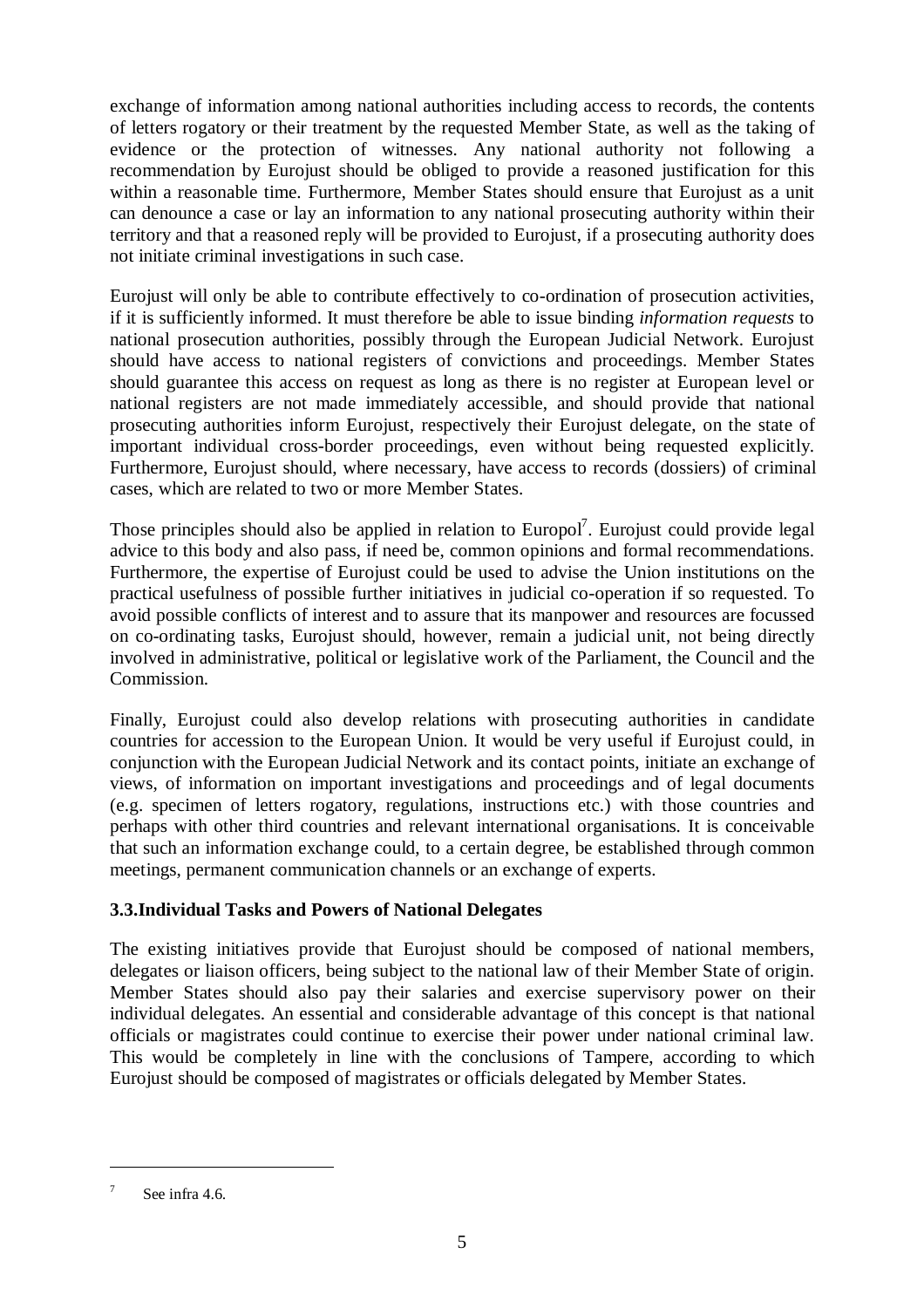In their position paper on Eurojust<sup>8</sup>, the former, present and future Presidencies of the Council suggested that Member States could confer such individual powers to their national Eurojust delegates under national law. Each Member State would be free to decide whether, and to what extent, it confers individual powers to its delegate regarding its own territory. For example, Eurojust delegates would be predestined to act as a "team-leader" of a joint investigation team<sup>9</sup>. They could also be entitled to issue a letter rogatory or, where this is not possible under national law, to provide additional information in support of a letter rogatory in order to accelerate the procedure. Moreover, like other national prosecutors or magistrates, national Eurojust delegates could exercise the power, within their national territory, to take evidence or other steps within preliminary proceedings. This could be particularly useful in urgent, unpostponable matters.

Those individual powers under national law should be distinguished clearly from the responsibilities of Eurojust as a collective body. The Commission supports this approach, which would render Eurojust strong and effective while Member States would not have to change the particularities of their national criminal law and their allocation of responsibilities and tasks. It is essential however that Member States make full use of this possibility in order to derive maximum value from Eurojust. It is also desirable that Member States agree at least on a minimum common denominator of equivalent individual powers of their national delegates with a view to their possible operational conjunction. In case that urgent action was needed, for example, for a freezing of assets, it would be very useful if all Eurojust delegates would at least be entitled by their Member State to order the measure or to file an application to the responsible national judge, in order to cover all relevant national territories. Moreover, if the powers of the individual national delegates were to diverge significantly, it might in some cases adversely affect or artificially influence the way the co-ordination is operated.

#### **4. STRUCTURE AND STATUS**

#### **4.1. Status of Eurojust as a Union Body**

The organisational and legal structure of Eurojust must be designed in accordance with its responsibilities, tasks and powers. On one hand, the structure and decision-making process should be as clear-cut and simple as possible, as Eurojust needs to provide rapid and effective support to prosecuting authorities. On the other hand, it cannot be denied that there is a need for a certain administrative structure.

According to the "common denominator" reached in discussions so far, Eurojust should at least provide legal advice and issue opinions with regard to co-ordination tasks. Even if legal advice concerning the national law of one single Member State might be provided by a national delegate in its own national responsibility, for questions regarding the law of more than one Member State and/or international law the collegial principle has to be applied. For opinions and statements based on the collegial principle, a common representative and an administrative structure will be needed in order to establish effective and clear communication channels to the "outside world".

In order to guarantee a certain degree of independence and autonomy, and to have clear rules on representation, relations with other bodies and liability, it is preferable to create a body at the level of the Union. It seems appropriate to confer legal personality to this body, as is

<sup>&</sup>lt;sup>8</sup> Council document n° 7384/00 CATS 21 EUROJUST 1.<br><sup>9</sup> See Article 13 of the Convention on Mutual Assistance in Criminal Matters of May 29, 2000, OJ C 197/1.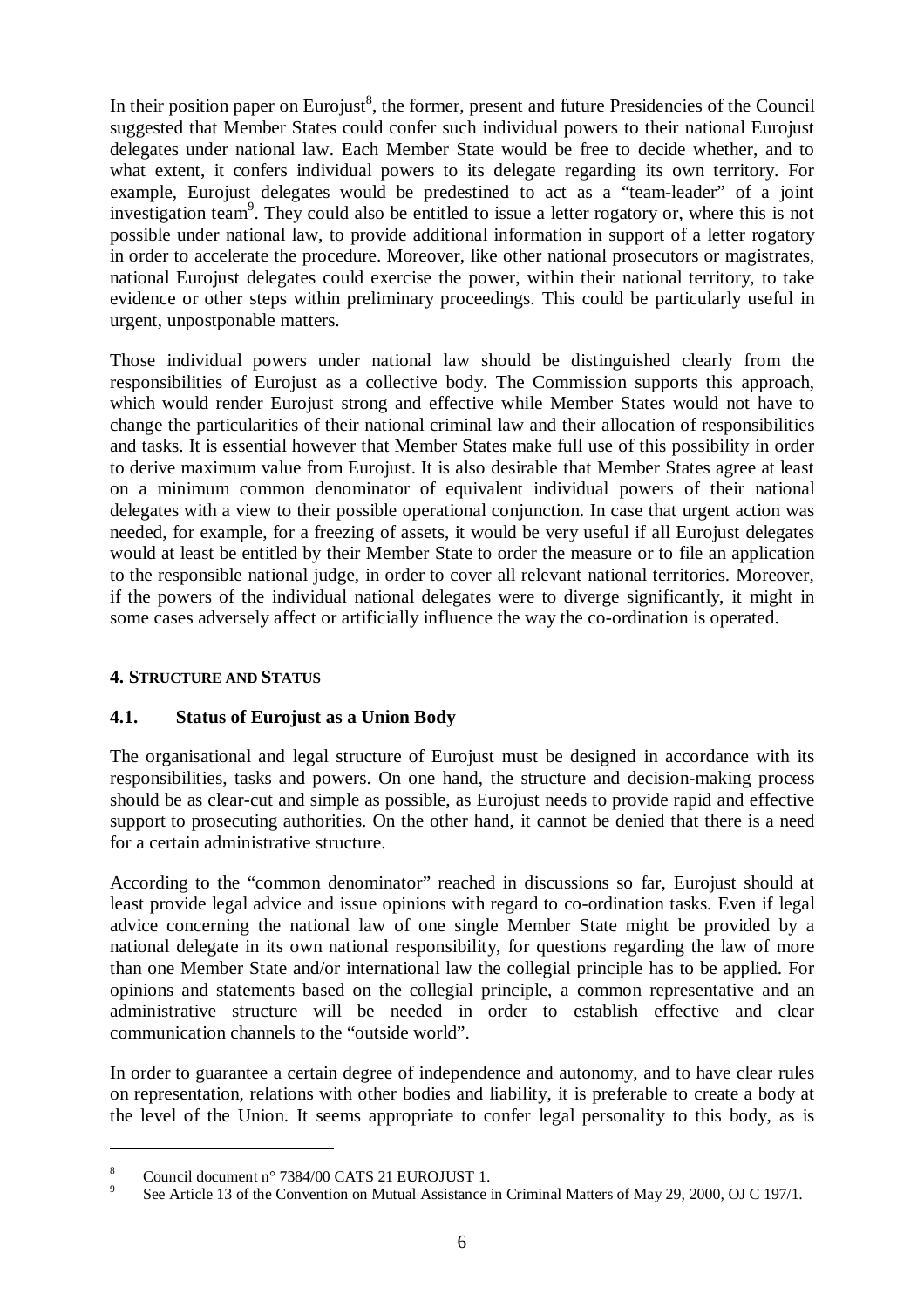already the case for Europol and many Community agencies. Alternative solutions, like a simple round-table, or a body of the Council or the Commission, might neither meet the practical requirements, nor be able to sufficiently guarantee a minimum degree of independence of Eurojust, as well as legal certainty concerning acts of Eurojust directed to external addressees. For the same reasons Eurojust should have a certain financial scope of action, i.e. it should have a budget, based on the principles laid down in Article 41 (3)  $TEU^{10}$ . It will be necessary to examine the impact of the setting up of Eurojust on the Community budget, according to the tasks finally attributed to the unit.

The appropriate legal basis for creating such a legal person would be a Council decision according to article 34(2) c of the Treaty on European Union. It should, however, be kept in mind that such a decision would not entail direct effect. Therefore, Member States might have to take certain steps to adapt their national law to implement the provisions of the decision.

## **4.2. The National Delegates and the Steering Committee**

As proposed by the existing initiatives, each Member State should delegate one magistrate, prosecutor or officer to Eurojust and define its individual powers under national criminal law (national delegates or members of Eurojust). Given the fact that several Member States have a rather large number of contact points within the European Judicial Network, and with a view to the link to be established with those contact points (see below 4.5.), it seems justified to limit the number of delegates. The Commission is aware of the fact that judicial tasks are decentralised in several Member States, in particular in those with a federal constitution. Nevertheless, it seems necessary to streamline activities on the Union level as much as possible.

The national delegates<sup>11</sup> of all Member States must be able to be reached during all working days, i.e. in case of absence of a delegate, it must be guaranteed that a deputy replaces him. The national delegates should be located permanently at the central office of Eurojust, have access to its databases and infrastructure, and be bound by the internal rules of procedure of Eurojust. They should also be able to exercise powers under the national law of the delegating Member State and could insofar be subject to this national law, which could provide supervision by a national authority or court. As it is essential that they can concentrate on their work on the judicial level, they should be relieved as much as possible from administrative tasks<sup>12</sup>

As concerns information requests by national authorities or contact points, those could basically be dealt with on two levels. First, as concerns advice on national law, the national delegates should be authorised to provide advice on national criminal law directly to the delegates of other Member States, who could transfer this information to their national prosecuting authorities. Information requests on the national law of a certain Member State can be dealt with on a "bilateral" basis and it would usually neither be necessary to involve

<sup>&</sup>lt;sup>10</sup> See also Article 21 of the initiative of Portugal, France, Sweden and Belgium, OJ C 243 of 24.8.2000.<br><sup>11</sup> To a certain degree, their status would, on one hand be comparable to the liaison officers according to

Article 5 of the Europol Convention (OJ C 316/5 of 27.11.1995), on the other hand, they would also fulfil tasks comparable to those of the members of the Europol management board (Article 28 of the Europol

Convention).<br><sup>12</sup> See infra 4.3.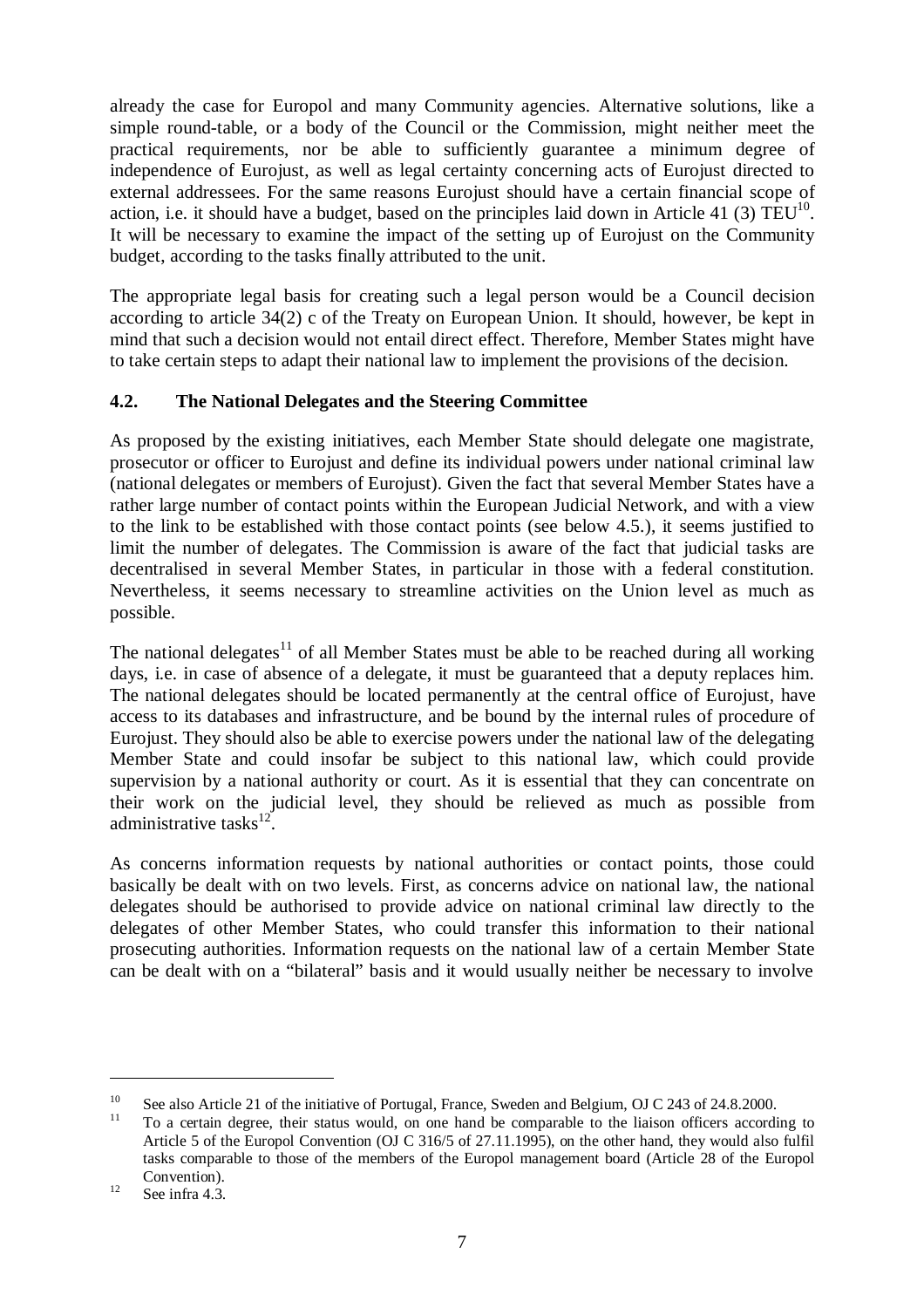the totality of the delegates<sup>13</sup>. Even in cases where more than two Member States are involved, their delegates might decide to exchange information on national law without seeking a vote of all delegates or organising a formal meeting. Thus it would be guaranteed that information requests could be answered as quickly as possible. Second, for advice on international law and third pillar instruments, it seems necessary to involve all delegates and to bring about a collective decision.

A collective decision would also be required for any co-ordination activity of cross-border prosecution, at least in cases where a larger number of Member States is involved or where it cannot be said from the beginning, which Member States will have to be involved<sup>14</sup>. Any formal recommendation (e.g. to initiate an investigation) should also be based on the collegial principle. Therefore, insofar as the collegial principle has to be applied, the delegates should form a *Steering Committee* (or Strategy Board) as the central organ or Eurojust. This Committee should include a delegate of the Commission as a full member, represented, if need be by a deputy, in accordance with Article  $36(2)$  TEU<sup>15</sup>. The Commission delegate will be able to offer particularly legal and technical advice. The Commission, on the basis of its technical, statistical, legal or operational experience and know-how, and in particular its Antifraud Office (OLAF) within its sphere of competence<sup>16</sup>, could give valuable input to Eurojust in the area of economic crime, as criminal structures do not distinguish between financial interests of the Community and other interests.

# **4.3. The Executive Director, Deputy Directors and Staff**

Eurojust will need certain infrastructure for documentation, data processing and translation. A management structure will have to be established to implement internal rules and to decide on questions of administration, resources, budget and staff-policy. All administrative tasks, such as the setting up of a secretariat preparing meetings and decisions of the Steering Committee, the supervision of staff and the administration of financial and other resources, i.e. the implementation of the budget<sup>17</sup> should be carried out by a managing or *executive director*. It might be useful to have two deputies for the executive director.

It seems inappropriate to confer those administrative tasks to one of the national delegates. This is also true for the legal representation of Eurojust and for the editing and formal issuing of all collective Eurojust statements (recommendation, legal advice or expert opinion). Those tasks should also fall to the executive director. Collective acts of Eurojust should clearly be distinguished from any individual act of a national delegate in the execution of his duties and powers according to national law. It must be clear in each case, whether a statement is given on behalf of Eurojust as a collective body or on the basis of the national authority of an individual delegate. There should be no ambiguity within the sensitive area of criminal affairs, i.e. national and Union level should not be mixed. This could not be guaranteed, if

<sup>&</sup>lt;sup>13</sup> Nevertheless, delegates could make use of Eurojust's administrative structure for such tasks. It will have to be examined whether delegates should be equipped with personal assistants, and what status those assistants should have (Eurojust staff, national detached officials and/or national experts).<br><sup>14</sup> For example, in cases of drug trafficking, routes of transport or communication channels can quickly be

changed from one State to another.<br>
At its meeting on 28 September 2000, the JHA Council agreed to fully associate the Commission with the work of the Provisional Judicial Co-operation Unit (see Article 1(5) of Council document n° 11344/2/00

EUROJUST 12).<br><sup>16</sup> See Commission decision of 28.4.1999, OJ L 136/20 of 31.5.1999.<br><sup>17</sup> The financial provisions could be parallel to those of the European Monitoring Centre for Drugs and Drug Addiction, see Article 11 of Council Regulation (EEC) No 302/93, OJ L 36 of 12/02/1993.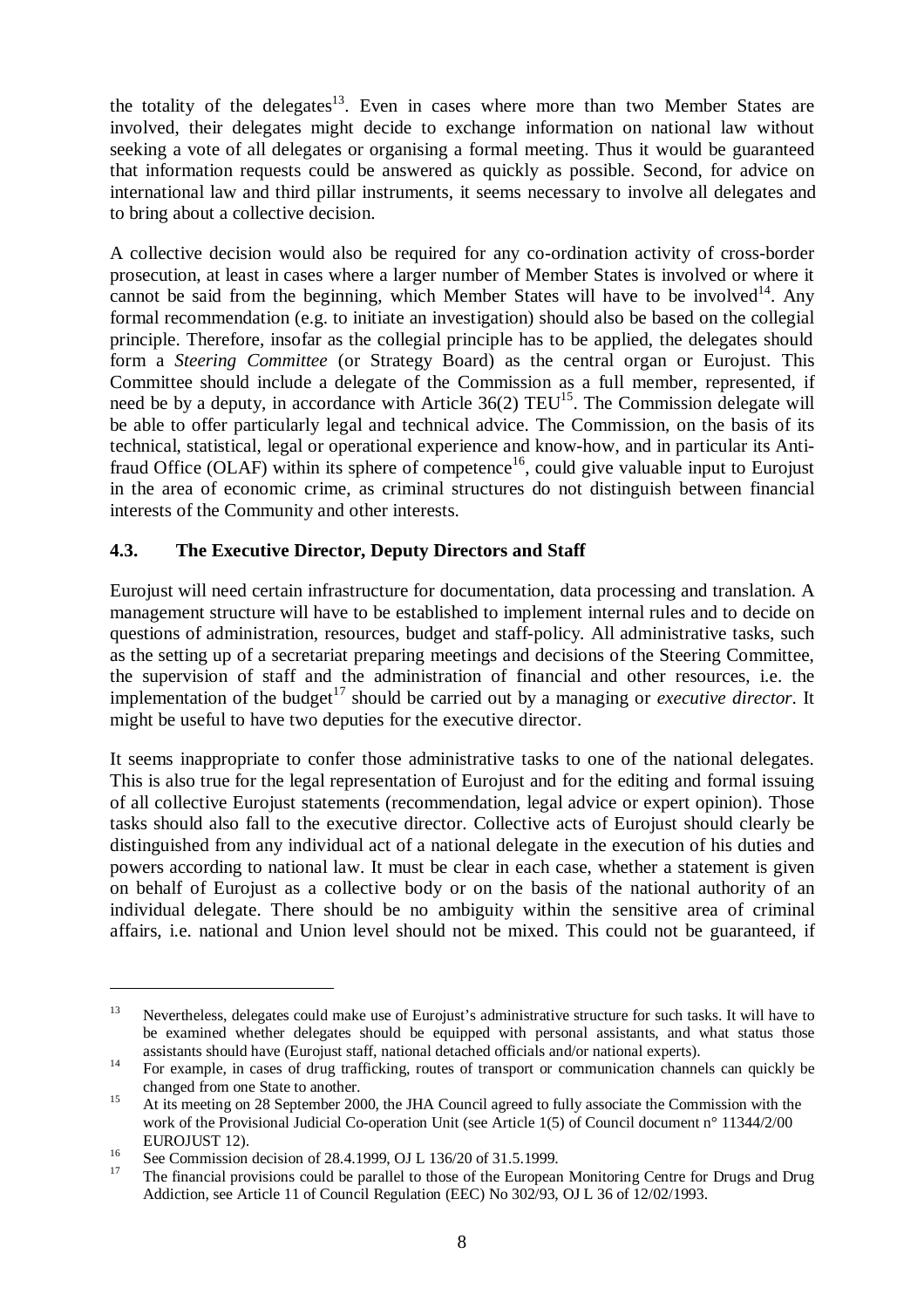representatives of a Union institution were to exercise sovereign power under national law, or if, vice versa, national officials were to represent a legal person on Union level.

For those reasons, the executive or managing director should only be subject to specific rules on Union level. He should be bound by the staff regulations of the European Communities. This should also apply to the deputies of the executive director and to Eurojust staff. These persons should neither exercise powers of national sovereignty, nor be subject or accountable to a national supervising authority.

## **4.4. Rules of Procedure**

The *Steering Committee* would have to agree any common position, opinion or recommendation, which shall be considered as an act of Eurojust as a body (in distinction to individual acts by Eurojust delegates in their own responsibility under national law). The executive director should then issue such an act and send it to the addressee, which would usually be the responsible national prosecuting authority or, in certain cases, a national contact point of the European Judicial Network.

As for the voting within the Committee, basically the majority rule should be applied. This is justified in so far as Eurojust would only pass recommendations, but would not have operational powers or the power to issue orders to national prosecuting authorities. On request of a delegate, a dissenting vote could be attached to an opinion or recommendation. Abstentions should be possible, in particular to avoid unnecessary work or delay through involving delegates of Member States, which are not concerned directly by a case or legal question. Details should be set out in *internal rules of procedure* to be adopted jointly by the executive director and the Committee. In order to relieve the delegates from organisational tasks, it could also be discussed whether those internal rules could confer the setting up of the agenda, the determination of rapporteurs and/or the chairing of formal Committee meetings to the executive director, or whether such tasks should be conferred to a presiding delegate.

Furthermore, a set of clear rules and regulations on external representation, on treatment of personal data and confidentiality<sup>18</sup>, as well as on liability respectively immunity will have to be drawn up. To a large extent, such rules can be adopted from the existing rules on other Union agencies. Further details could also be set up in internal rules. Moreover, the internal rules could determine the general procedure for the treatment of incoming questions and requests for action. As Eurojust should be as accessible as possible for national prosecuting authorities, the latter should be allowed to address questions directly to the delegates, but in order to avoid duplication of work or an overload of work for Eurojust, questions should preferably be sent via the national contact points of the European Judicial Network.

Finally, the internal rules could cover questions such as the allocation of staff and the use of resources. If, for instance, a Eurojust delegate is authorised to exercise national powers, e.g. as a member of a joint investigation team, it will have to be decided whether and to what extent, within the limit of the Eurojust budget, he could make use of the human and financial resources of Eurojust for this purpose, or whether Member States would have to provide additional infrastructure for such activity. Basically, the first solution seems more appropriate.

<sup>&</sup>lt;sup>18</sup> The data protection aspects arising from the proposed activities of Eurojust (such as data processing, data exchange, co-operation with Europol and access to its database) will have to be properly addressed.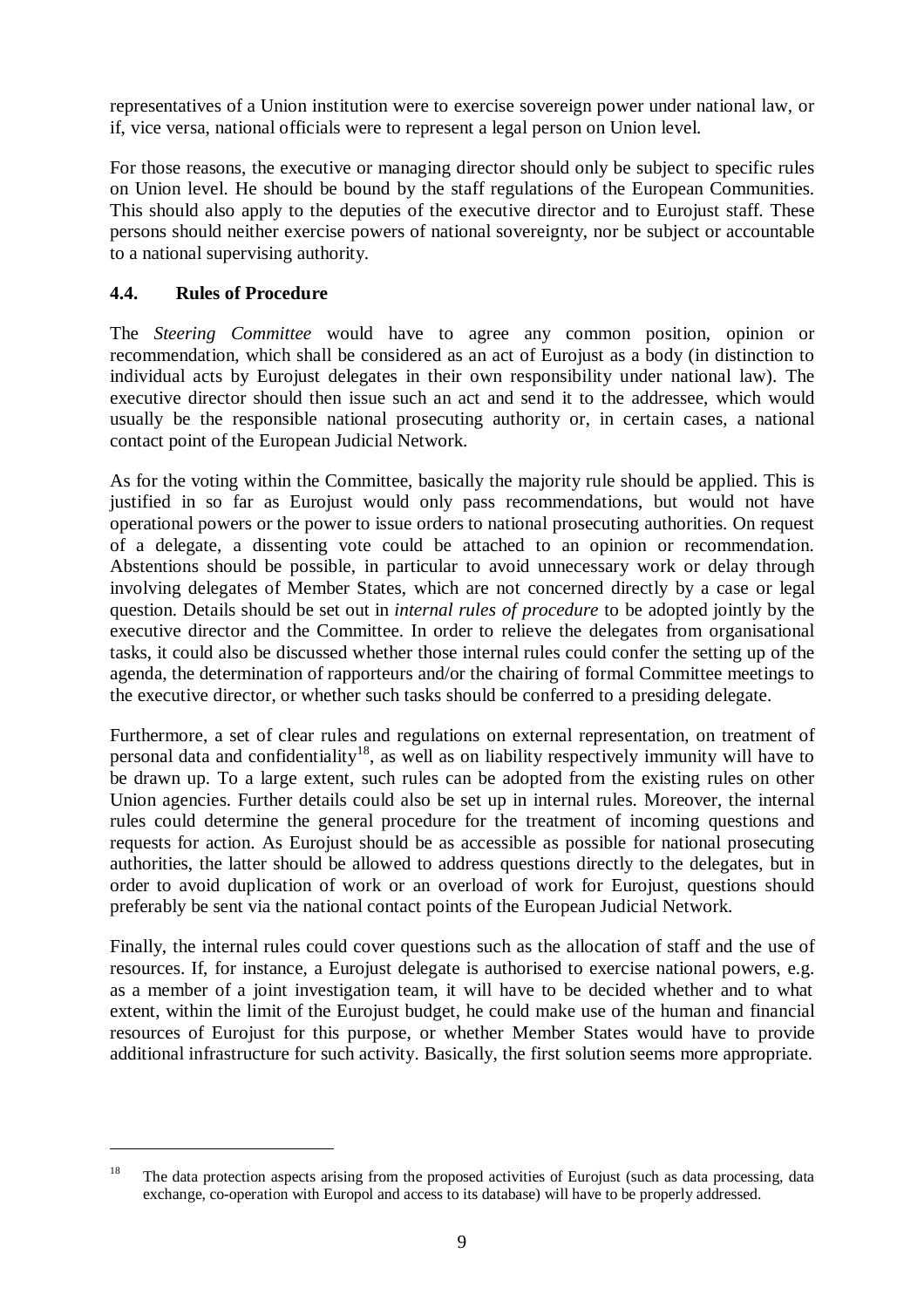## **4.5. Integration of the European Judicial Network**

It is important for the efficiency of judicial co-operation that there will be a direct link of the team of delegates to the European Judicial Network. The Judicial Network and Eurojust have different tasks, characteristics and competence<sup>19</sup>. They are however complementary and should function harmoniously together. Any possible "competition" or conflicts of responsibility or wasteful duplication of work should be avoided as far as possible. It should be ensured that both institutions streamline their resources and activities and use them to the best effect. It is important to avoid too much red tape by setting up several institutions with overlapping tasks.

Both the contact points of the judicial network and Eurojust as a central unit must be as accessible and transparent as possible for national judges, prosecutors and/or police and customs officers as well as for Europol and the relevant Union institutions. The contact points of the European Judicial Network within Member States should continue to be the main addressee for national judges and prosecutors, whereas those contact points and the relevant bodies and institutions on Union level (in particular, Europol, or the Commission, e.g. through OLAF) would have a direct relationship with Eurojust. However, in certain cases, as said above, it should also be possible for national judges or judicial officials to contact Eurojust directly, in particular in cases where more than two Member States are concerned.

For all those reasons, it seems appropriate to combine and connect both institutions for judicial co-operation. Eurojust, and in particular the Steering Committee, should also function as a kind of central headquarters of the European Judicial Network. The word "headquarters" is not meant here as an authority supervising the national contact points, but as a focal point or central unit working in conjunction with the existing contact points of this Network within Member States. Eurojust should be included into the telecommunications network established by the existing European Judicial Network so that national contact points can keep close contact with their national Eurojust delegate.

It seems appropriate that the decision establishing Eurojust include corresponding provisions for the European Judicial Network or that the instrument creating the European Judicial Network be reformatted into a Council decision, and that adequate secretarial and budgetary means should be provided to the Judicial Network on a more permanent basis. It has to be examined how Eurojust staff could support the European Judicial Network's activities and whether the Eurojust budget could cover the European Judicial Network's needs.

#### **4.6. Relation to Europol**

Last, but not least, it should also be assured that Eurojust co-operates closely and effectively with Europol. To a certain degree, Eurojust can be seen as a judicial counterpart of Europol. At this stage, the word "counterpart" would not refer to judicial supervision on Europol but to the fact that Europol's activities need to be backed up and complemented by co-ordination of prosecutions<sup>20</sup>. Europol might not only need legal advice on certain judicial questions, its activities will also have to be supported by co-ordination of the relevant activity of national prosecuting authorities. On the other hand, in order to fulfil it's co-ordination tasks, Eurojust will have to make use of the data collected and provided by Europol.

<sup>&</sup>lt;sup>19</sup> See the document presented by the Belgian delegation on this issue (Council document n° 11209/00

EUROJUST 11).<br><sup>20</sup> However, as has been explained above, Eurojust's scope of activity should not be limited to the types of crime, which are currently conferred to Europol.